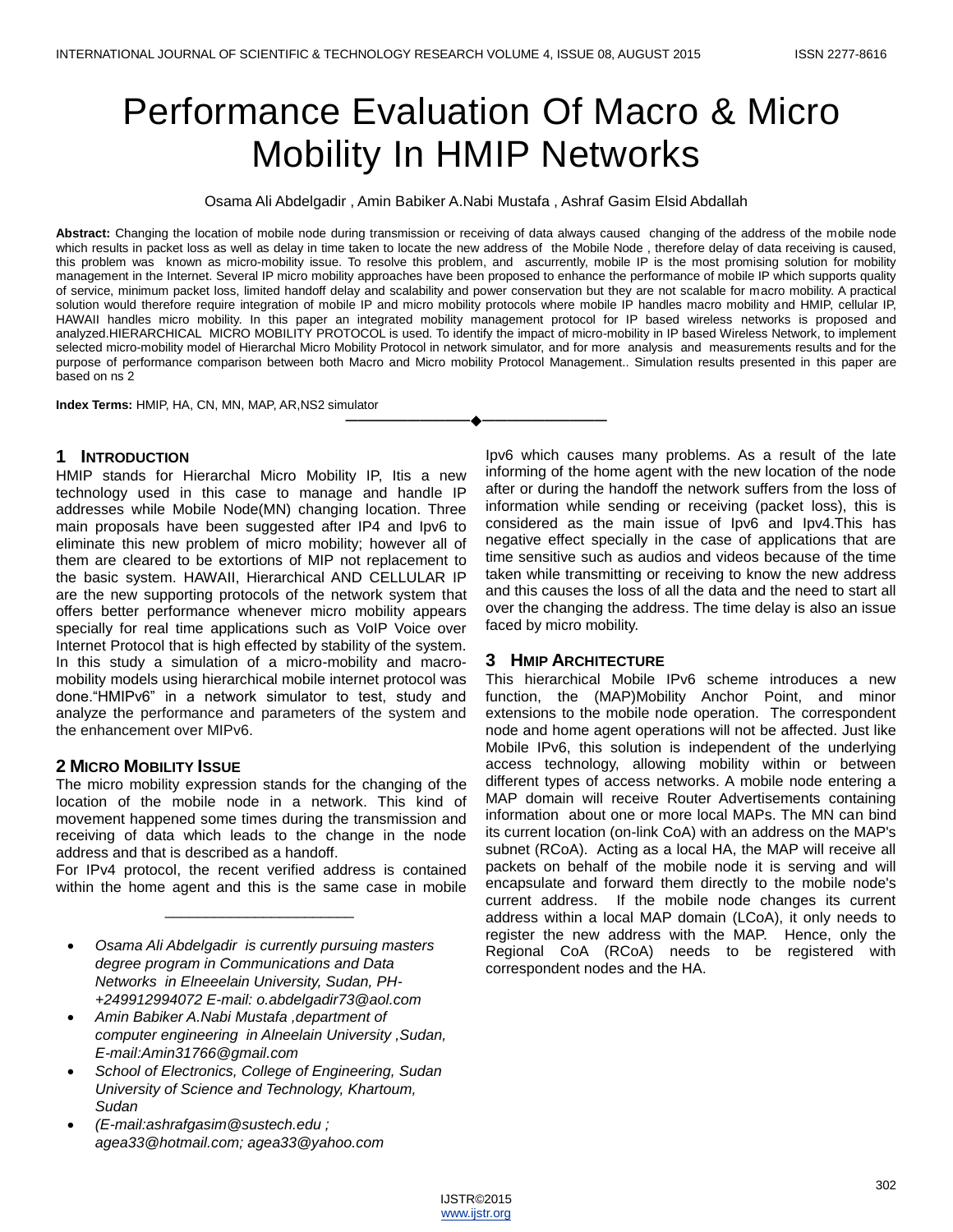

*Fig. 1.2. Mobility Management in HMIPv6 Network*

# **4 H**MIPV6

## **4.1 HMIPv6 Terminologies**

The list of terminologies used in HMIPV6 can be listed as follow

## **Access Router (AR)**

The AR is the mobile node's default router. The AR aggregates the outbound traffic of mobile nodes.

## **Mobility Anchor Point (MAP)**

A Mobility Anchor Point is a router located in a network visited by the mobile node. The MAP is used by the MN as a local HA. One or more MAPs can exist within a visited network.

## **Regional Care-of Address (RCoA)**

An RCoA is an address allocated by the MAP to the mobile node.HMIPv6-aware Mobile Node an HMIPv6-aware mobile node is a mobile node that can receive and process the MAP option received from its default router. AnHMIPv6-aware mobile node must also be able to send local binding updates (binding update with the M flag set).

## **On-Link Care-of Address**

The LCoA is the on-link CoA configured on a mobile node's interface based on the prefix advertised by its default router. this is simply referred to as the care-of address. However, in this memo LCoA is used to distinguish it from the RCoA. Local Binding Update

The MN sends a local binding update to the MAP in order to establish a binding between the RCoA and LCoA.

# **4.2 HMIPv6 O**peration

The network architecture shown in Figure 11.2 illustrates an example of the use of the MAP in a visited network. In Figure 11.2 , the MAP can help in providing seamless mobility for the mobile node as it moves from Access Router 1 (AR1) to Access Router 2 (AR2), while communicating with the correspondent node. HMIPv6 improves the handover management of basic Mobile IPv6 by introducing the new protocol agent MAP. MAP splits the management of the handover process into macro-mobility and micro-mobility and deals with them separately. HMIPv6 improvement over Mobile Ipv6 is noticeable especially in the micro-mobility where the coverage area is small and the handover is frequent. HMIPv6 reduces the signaling over radio interface and supports more efficient handover. Macro-mobility handover happens when

MN movesglobally from one MAP to another MAP that is located far away from each other while micro-mobility handoverhappens when MN moves locally between access router within one MAP domain. In HMIPv6, MN is assigned two addresses, regional care of address (RcoA) and on-link care of address (LcoA). These two addresses are very useful for managing. Macro-mobility and micro-mobility.



# **5.1 M**icro **M**obility **P**roblem

The micro mobility expression stands for the changing of the location of the mobile node in a network. This kind of movement happened some times during the transmission and receiving of data which leads to the change in the node address and that is described as a handoff. The characteristics considered in evaluating the methods use to solve IP micro mobility issues:

- The delay at each and the time taken to send the IP packets to recent location (Signaling delay)
- Lost packets through handoff.
- The required signaling traffic between visited and home networks
- Whether a support is needed between the foreign agent and the mobile node from routers or communication media, and does it required any particular support of the visited network. So the main objective is to improve mobility management of Ipv6, ensure full transmission of data and minimize the delay

# **5.2 IP M**icro-**M**obility

IP micro-mobility refers to a wireless mobile communication architecture which is primarily designed to complement an IETF standard macro mobility management protocol called Mobile IP. This term is basically used for defining movement of the mobile host (subscriber) between base stations belonging to its own home domain. IP micro mobility protocols are particularly suitable for communication environments where mobile host change their point of attachment to network frequently. In such a scenario, the mobile IP mechanism, involving frequent registration between mobile hosts and distant Home Agents, cause significant levels of network – overhead resulting in increases delay, packet loss and signal degradation. For instance during a scenario of frequent handoff, a real-time wireless application such as Voice over Internet Protocol (VoIP) can experience frequent disruption in voice, or loss of intermittent voice quality. Similar degradation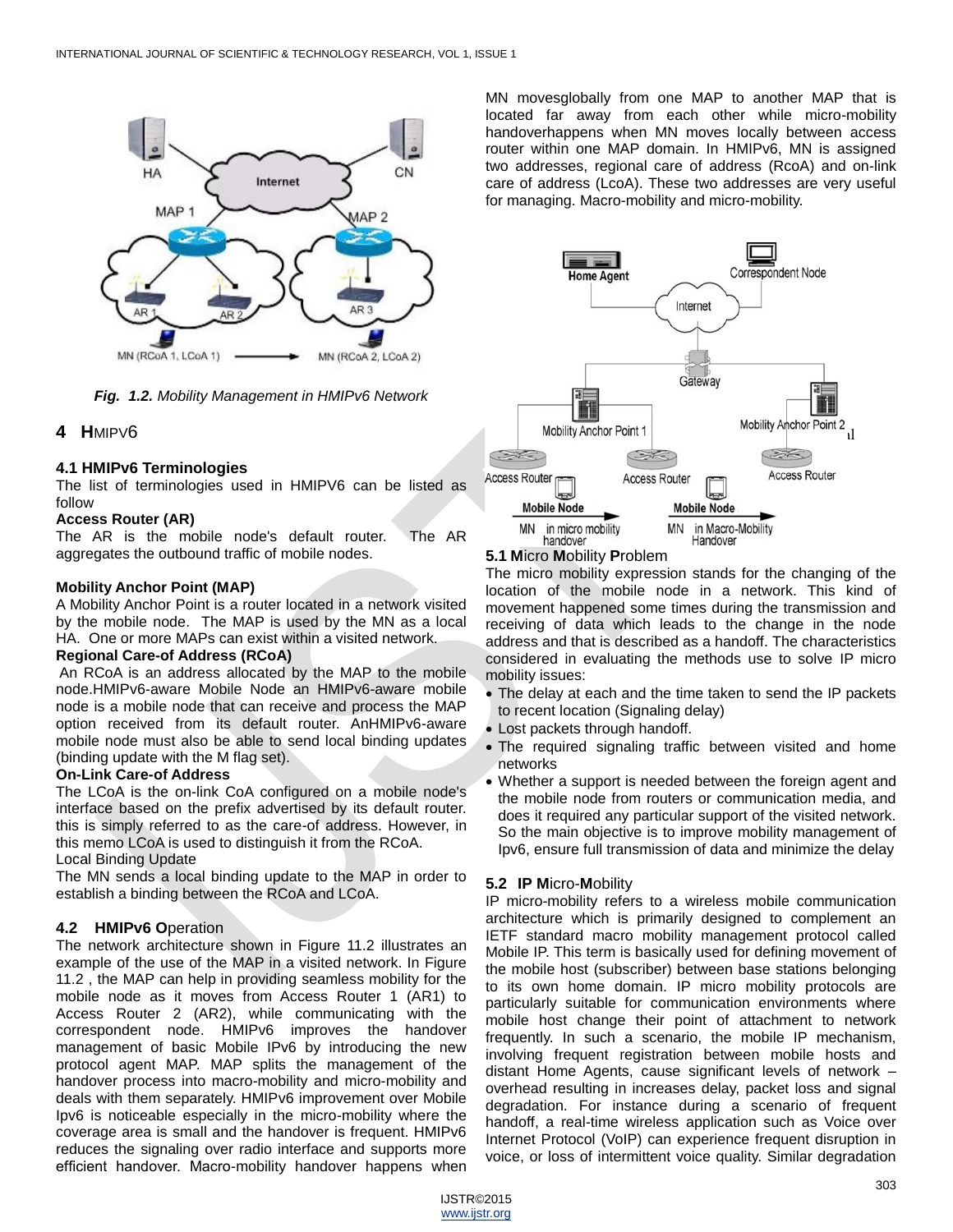of service can be experienced in data exchange between mobile devices owing to packet loss or delay delivery. This delay can occur owing to round trip registration mechanism used by Mobile IP, as registration request is frequently dispatched to Home Agent and response is returned back to the Foreign Agent. Although route optimization can override such performance degradation factors to some extent, they cannot eliminate them completely.

Examples of some well known IP micro-mobility is HAWAII (Handoff-aware wireless access Internet infrastructure), Cellular IP and HMIP (Hierarchical Mobile IP). When a mobile node becomes highly mobile, the signaling overhead due to the registration becomes excessive in Mobile IP. In order to reduce this signaling overhead and provide smooth handoff, many micro-mobility protocols have been proposed. But they still suffer from problems such as scalability inefficiency in packet exchanges addresses assigned in the case of micromobility



*Fig. 2.1. describes the movement of MN and the*

# **6 H**MIPV6 **M**OBILITY

## **6.1 H**ierarchical **M**obile **IP V**ersion 6 **( HMIPV6 ) M**acro-**M**obility **M**anagement

Macro-mobility handover happens when MN moves globally from one MAP to another MAP that is located far away from each other while micro-mobility handover happens when MN moves locally between access router within one MAP domain. In HMIPv6, MN is assigned two addresses, regional care of address (RCoA) and on-link care of address (LcoA). These two addresses are very useful for managing macro-mobility and micro-mobility. The HMIPv6 macro-mobility management is explained by modeling the routing scheme for every message exchange between MN and its correspondent agent (CN). The over-all delay is dependent of the time required for each step in the registration operation which in-turn depends mainly on the transmission time between the nodes. The message exchange for this operation is shown in Fig.11.4. assumed the scenario that the MN is currently receiving packets from CN and starts to move to a new MAP domain. After the MN receives router advertisements, it acquires two new addresses, the RcoA2 and LcoA2.

# **6.2 Hierarchical Mobile IP Version 6 micro-mobility management ( HMIPV6 )**

The aim of introducing the hierarchical mobility management

model in MIPv6 is to enhance the network performance while minimizing the impact on MIPv6 or other IPv6 protocols. This is achieved by using the MIPv6 protocol combined with layer 2 features to manage both IP micro and macro mobility, leading to rationalization and less complex implementations in the MN and other network nodes. This hierarchicalMIPv6 scheme introduces a new function, the Mobility Anchor Point (MAP), and minor extensions to the MN and the Home Agent operations.The CN operation will not be affected. The introduction of the MAP concept minimizes the latency due tohandoffs between access routers. Furthermore, the addition of bicasting to a MAP allows for Fast Handoffs which will minimize the packet losses due to handoffs and consequently improve the throughput of best effort services and performance of real time data services. over the radio interface. Just like MIPv6, this solution is independent of the underlying access technology, allowing Fast Handoffs between different types of access networks. Furthermore, a smooth architectural migration can be achieved from Hierarchical MIPv4 networks, since a dual operation of IPv4 and IPv6 Hierarchies will be possible making use of the similarity in architecture. The introduction of the MAP concept will further diminish signaling generated by MIPv6 over the radio interface. This is due to the fact that a MN only needs to perform one regional update (MAP) when changing its layer 3 access point within the MAP domain. The advantage can be easily seen when compared to other scenarios (no MAP) where at least two BUs (Binding Updates) will be sent (to one CNand HA). A MAP may also be used as a point of access control and key distribution for the AAA protocol in IPv6.

# 7 **M**OBILITY **M**ANAGEMENT

# **7.1 Micro-mobility management**

In this case, MN moves locally between AR within the same MAP domain. MN only changes its LCoA but itsRCoA remains unchanged and it does not have to send BUto CN/HA to inform it about its new address (see Fig3.4). The registration process is performed as follows:

- 1. MN sends BU to MAP through AR.
- 2. AR sends BU to MAP,

3. MAP performs duplicate address detection (DAD) Check.

4. DAD finished, MAP sends B\_ack to MN through AR. If there is any packet addressed to MN's RCoA, MAP will encapsulate and tunnel the packets and sends to MN through the new AR based on MN's new LCoA.

AR sends packets to MN. The MN de-capsulate the packets and then process the packets in the normal manner.

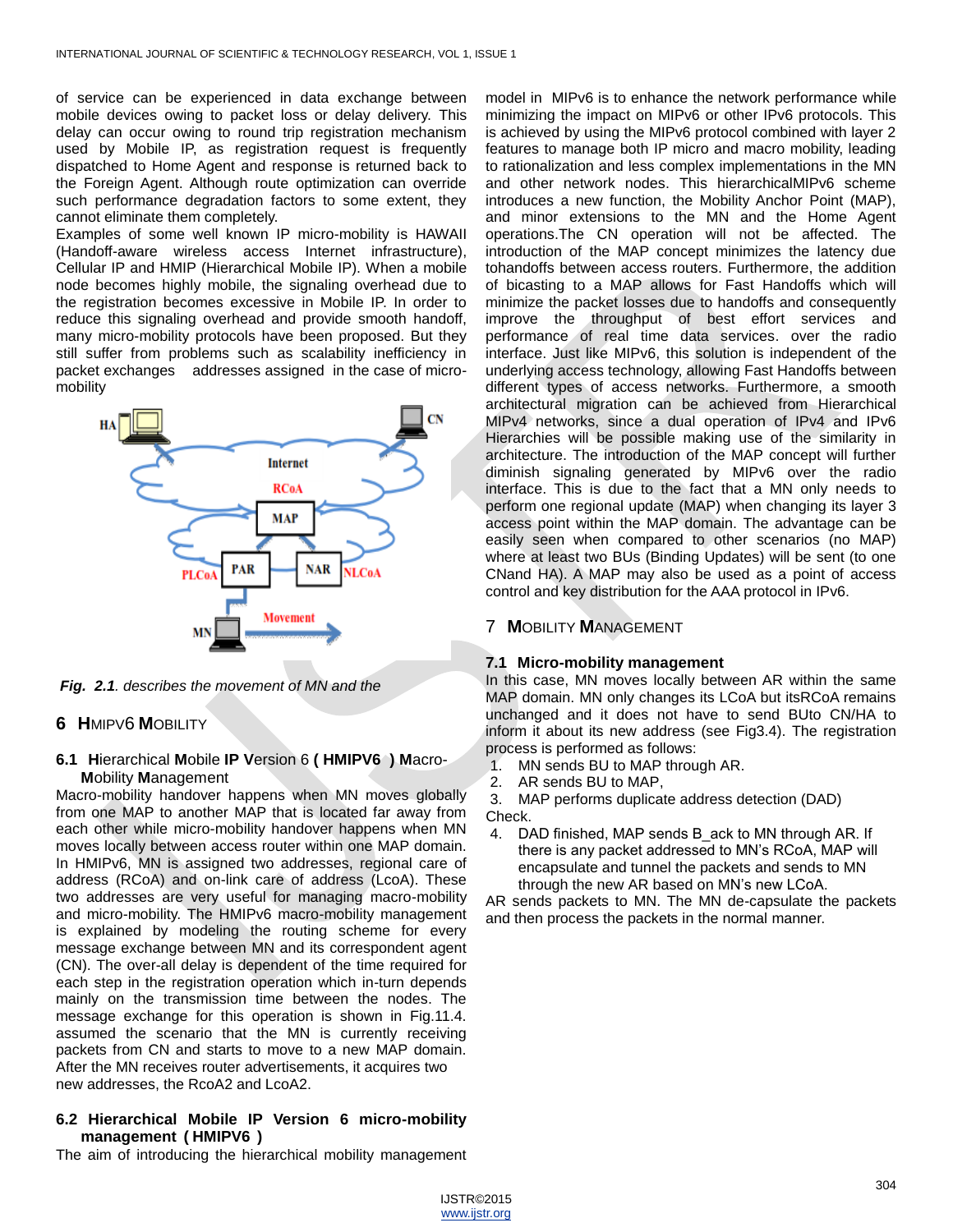

## **7.1 Macro-mobility management**

The HMIPv6 macro-mobility management is explained by modeling the routing scheme for every messageexchange between MN and its correspondent agent (CN). The over-all delay is dependent of the time required for each step in the registration operation which in-turn depends mainly on the transmission time between the nodes. The message exchange for this operation is shown in Fig.4.4.We assumes the scenario that the MN is currently receiving packets from CN and starts to move to a new MAP domain. After the MN receives router advertisements, it acquires two new addresses, the RCoA and LCoA.

The description for each message exchange is as follows:

- 5. Mobile node sends binding update (BU) to mobility anchor point (MAP) through access router (AR). MN needs to configure two care of addresses: An RCoA and LCoA,
- 6. AR receives BU and sends to MAP,
- 7. MAP receives the BU and will perform duplicate address detection (DAD) check. During this time MN must wait for the check,
- 8. MAP sends binding acknowledgement (B\_ack) to MN through AR. B\_ack is used to indicate that it has successfully received MN's BU and the address is not duplicated,
- 9. AR sends Back and MN received it,
- 10. Subsequently MN sends BU to CN through AR and MAP. This BU is used to inform the CN or HA to change their destination address for the packets belongs to MN,
	- 1. AR receives BU and send to MAP,
	- 2. MAP receives and send BU to CN,
	- 3. CN receives the BU and changes the destination address from the old RCoA to new RCoA CN sends the packets to MN through MAP based on MN's new RCoA,
	- 4. MAP receives packets addressed to the MN's RCoA. Packets will be encapsulated and tunneled from the MAP to MN through AR based on MN's LCoA.
	- 5. AR sends packet to MN.

After the MN receives packets from CN, it de-capsulate the packets and then process them in the normal manner (this means the registration operation is done).

# **8 SIMULATION**

## **8.1 Methodology**

The method used in this project is network simulator(NS-2) that willrun the code of the HMIP scenario to test packets of TCP (Transmission Control Protocol ) The certain parameters in this project will be used in order to evaluate the performance of the network are packet delay, packet drop and throughput. NS-2 simulator uses an extension of HMIPv6 which was designed to support the functionality of all MIP protocols.



*Fig. 4.1. Network Topology in the network Simulator*

## **8.2 The S**imulation **A**ssumptions

For the simulation model of HMIPv6the chosen parameters are the maximum packet =512 bytes and one mobile node with the coordinate of topology at  $x = y = 1000$ , and time of simulation at 80 s but starting of the transmission is at  $t = 10$ , with 3 wired nodes(Access routers ) , and two special routers called mobility anchor point (MAP and MAP2) ,with a home agent and correspondent node , and a mobile node moves between the three access routers .The simulation network has TCP traffic from CN to MN .those parameters was used to calculate the following in order to evaluate the system performance :

Packet delivery ratio = packet delivered X 100 /packet pent Packet dropped = packet sent – packet received

End to end delay = sum of delay samples / number of samples'



*Fig. 4.2. Handover in the case of Micro - Mobility*

## **8.3 S**imulation **S**cenario

To evaluate the performance of the network protocol HMIPv6 , the Network Simulator NS-2.31 version is used over linux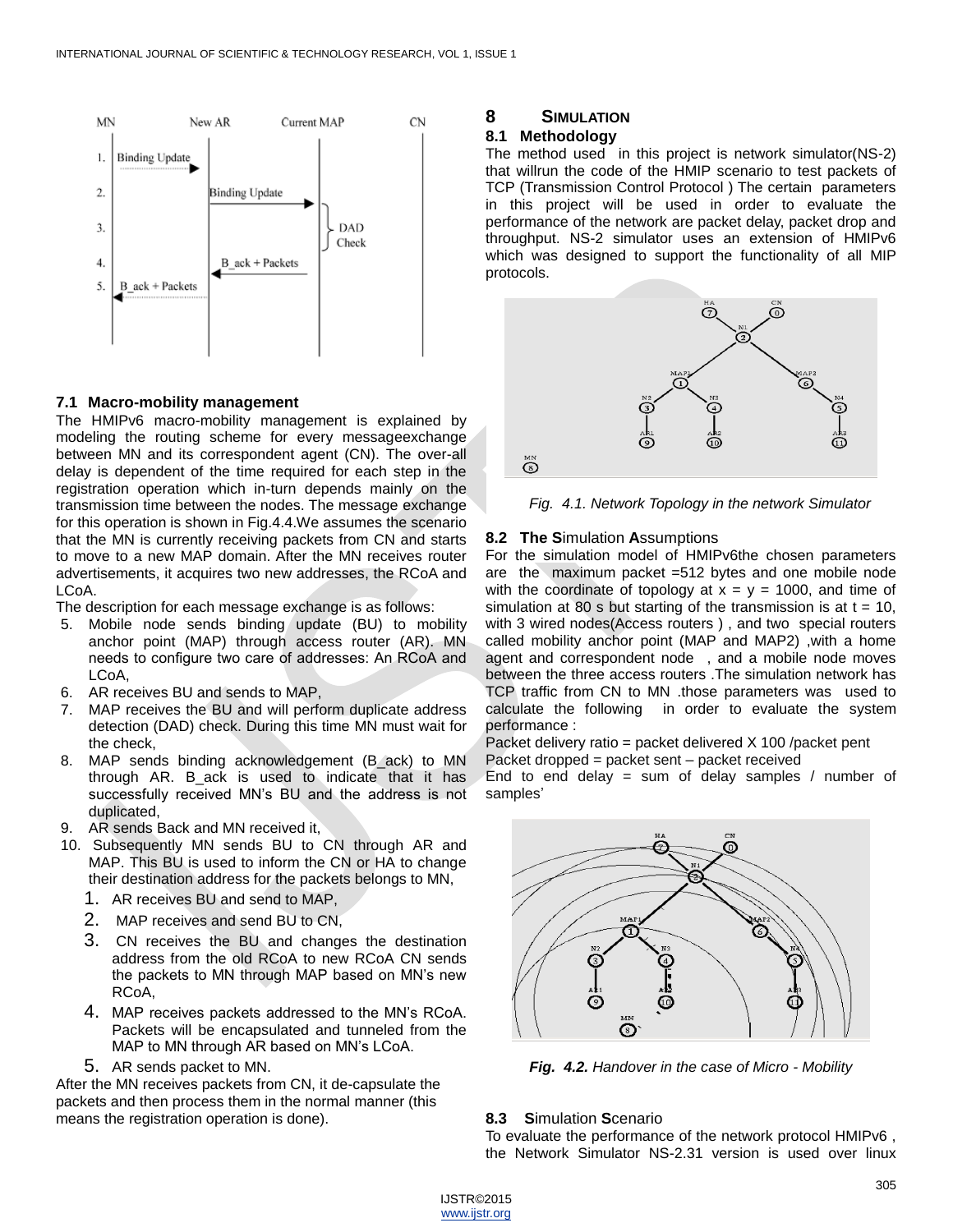environment. 802.11 WLAN is used as the wireless medium. The patch for HMIPv6 was design and implemented, The simulation is tested for TCP session , And A hierarchical address is used for all the nodes . To add new routing protocol in NS-2, some necessary changes in NS files was done . All wired nodes connecting with duplex links, whose characteristics shown in Fig5.4, over each link. These features are bandwidth in Mbps and the delay in ms. Table 1 shows configuration of nodes.

#### **8.4 Results and Analysis**

Table 1and table 2 represents the end to end delay of packets transfer during the simulation .and Fig. 5.1 and Fig. 5.2 shows them in term of graphs as packet transfer delay vs. time for HMIPv6 for both micro-mobility case and macro mobility respectively and for TCP traffic. The figure explains the graphical representation output of the simulation. The Y-axis shows the packets transferred while the X-axis represents the Time in seconds.



*Fig 5.1. End to end Delay in Case of Macro-Mobility*

| Over Head (TCP) time in<br>macro-mobility | Average end to End<br>delay(ms) |
|-------------------------------------------|---------------------------------|
| 50-60                                     | 34.5673                         |
| 60-70                                     | 38.5787                         |
| 70-80                                     | 43.4224                         |



*Fig 5.2. End to End Delay in Case of Micro-Mobility*

*TABLE 2: End to end delay in Case of Macro Mobility*

| Over Head (TCP) time in<br>micro-mobility | Average end to End<br>delay(ms) |
|-------------------------------------------|---------------------------------|
| $0 - 20$                                  | 15.6773                         |
| 20-30                                     | 20.6919                         |
| $30-40$                                   | 25.6794                         |
| 40-50                                     | 30.5621                         |

# 8.5 THE COMPARISON PARAMETERS

## **8.5.1 Dropped Packets**

Table 4& figure 8.5 describe the relation between the packets sent, received and dropped in the case of micro-mobility. Table 5 & figure 9.5 represents the relation between the packets sent , received and dropped in the case of macro-mobility. It is clear to see that the number of dropped packets is very small when compared with the number of packets received



*Fig8.5.packets sent, received and dropped in micro-mobility case*

| <b>TABLE 4</b> packets sent, received and dropped in the case of |
|------------------------------------------------------------------|
| micro-mobility                                                   |

| Packets Drop | Packets received | Packets<br>sent |
|--------------|------------------|-----------------|
| 733          | 1280             | 2013            |
| 795          | 1400             | 2195            |
| 777          | 1400             | 2177            |
| 760          | 1365             | 2125            |

Also it is good results in term of packets dropped and received, but when compared to the results in micro-mobility case it's less efficient than it. in micro mobility larger number of packets are sent and few is dropped but on the macro-mobility a smaller number of packets are sent but the dropped packets are not small when compared with the number of packets sent .

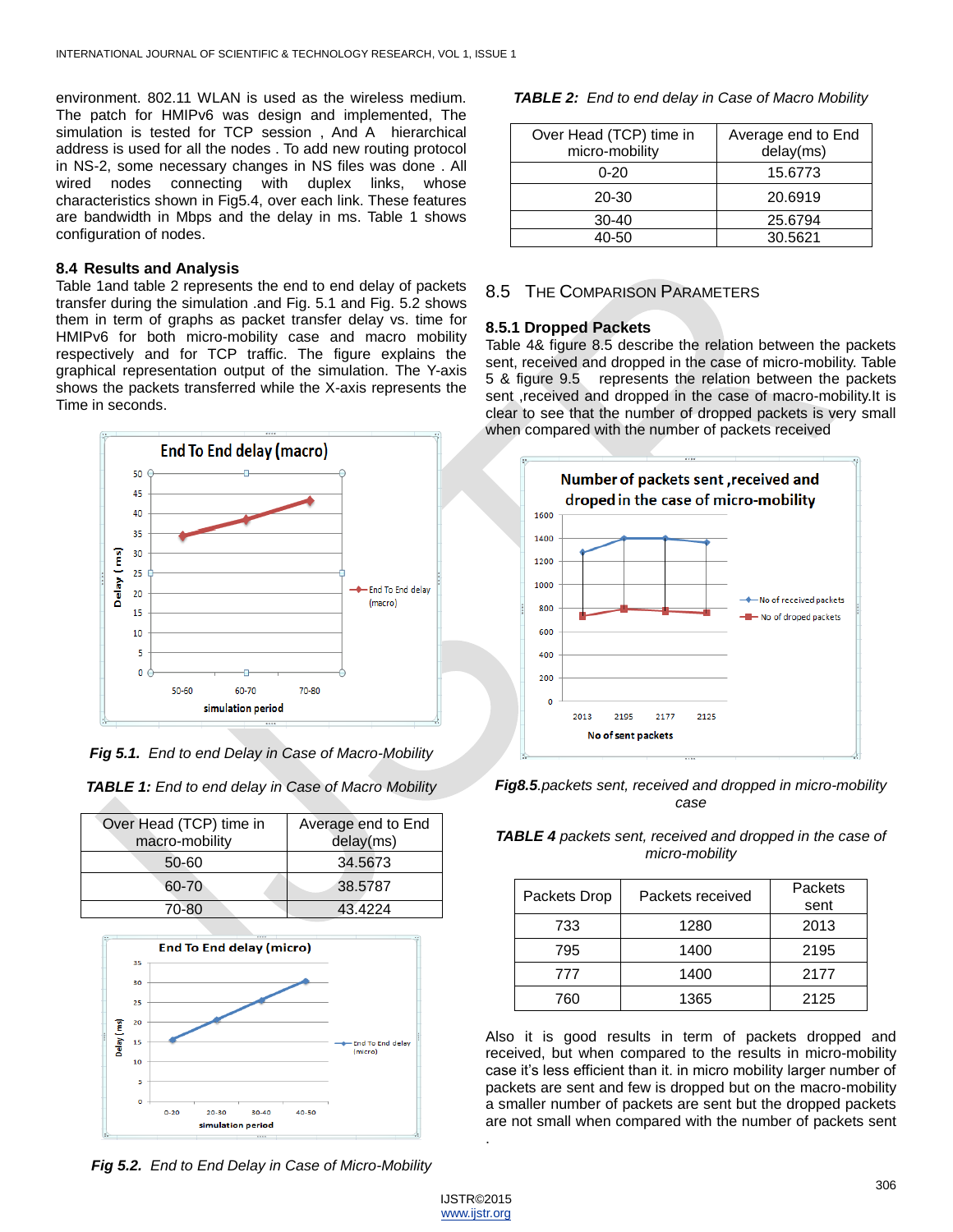

*Fig 9.5. Packets sent, received and dropped in macro-mobility* Case *TABLE 5: Packet sent, received, and dropped in mac* 

| Mobility | <b>IADLE 3:</b> Packet sent, received ,and dropped in macro – |  |
|----------|---------------------------------------------------------------|--|
|          |                                                               |  |

| Packets sent | Packets<br>received | Packets drop |
|--------------|---------------------|--------------|
| 1625         | 1093                | 532          |
| 1463         | 1005                | 541          |
| 1768         | 1159                | 692          |

## 8.5.2: **P**acket **D**elivery **R**atio

Table 6& figure 10.5 describes the ratio between the packets sent and received during the simulation period in the case of micro-mobility. Table 7& figure 11.5 the ratio between the packets send and received during the simulation period in the .case of macro-mobility. From the figure it's clearly that the delivery ratio of the packets are not so far from each other and this is a good result. Here there is a differences in the ratio of delivered packets it is small when the handover from (MAP1) to (MAP2) occur and the in the period between (60- 70) it reach the highest value then after the simulation near to end the packets delivery ratio go down to have a minimum value . of course the results on the first case is better than on the other according to the delay that happen during the movement of the mobile node



*Fig10.5. packets delivery ratio in micro-mobility case*

| <b>TABLE 6:</b> packets delivery ratio in the case of micro- |
|--------------------------------------------------------------|
| mobility                                                     |

| Overhead (TCP)<br>time in micro-<br>mobility | Packet delivery<br>ratio | Packet<br>delivery<br>ratio in<br>percentage<br>$\%$ |
|----------------------------------------------|--------------------------|------------------------------------------------------|
| $0 - 20$                                     | 0.635866865              | 63.5866865                                           |
| $20 - 30$                                    | 0.637813211              | 63.7813211                                           |
| $30 - 40$                                    | 0.643086816              | 64.3086816                                           |
| 40-50                                        | 0.642352941              | 64.2352941                                           |





| TABLE. 7: Packets delivery ratio in the case of macro- |
|--------------------------------------------------------|
| mobility                                               |

| Overhead (TCP)<br>time in macro-<br>mobility | Packet<br>delivery ratio | Packet delivery<br>ratio in<br>percentage % |
|----------------------------------------------|--------------------------|---------------------------------------------|
| 50-60                                        | 0.672615384              | 67.2615384                                  |
| 60-70                                        | 0.686944634              | 68.6944634                                  |
| 70-80                                        | 0.655542986              | 65.5542986                                  |

## **4 CONCLUSSION**

Network mobility support involves taking care of handover delays. Many schemes for handling the delay due to handover have been proposed. In order to improve performance in the face of high rate of mobility, the existing schemes, FMIPv6 tend to increase the overload on MAP. Taking this in consideration, the present work improves handover logic using hierarchical mobile IPv6.After analyzing the results of this study, we can conclude that our newly proposed scheme reduces the packet loss, the handover delay and the MAP is free from overload

## **10 FUTURE WORK**

1. We have considered only linear movement and not the ping pong movement. We suggest that the future